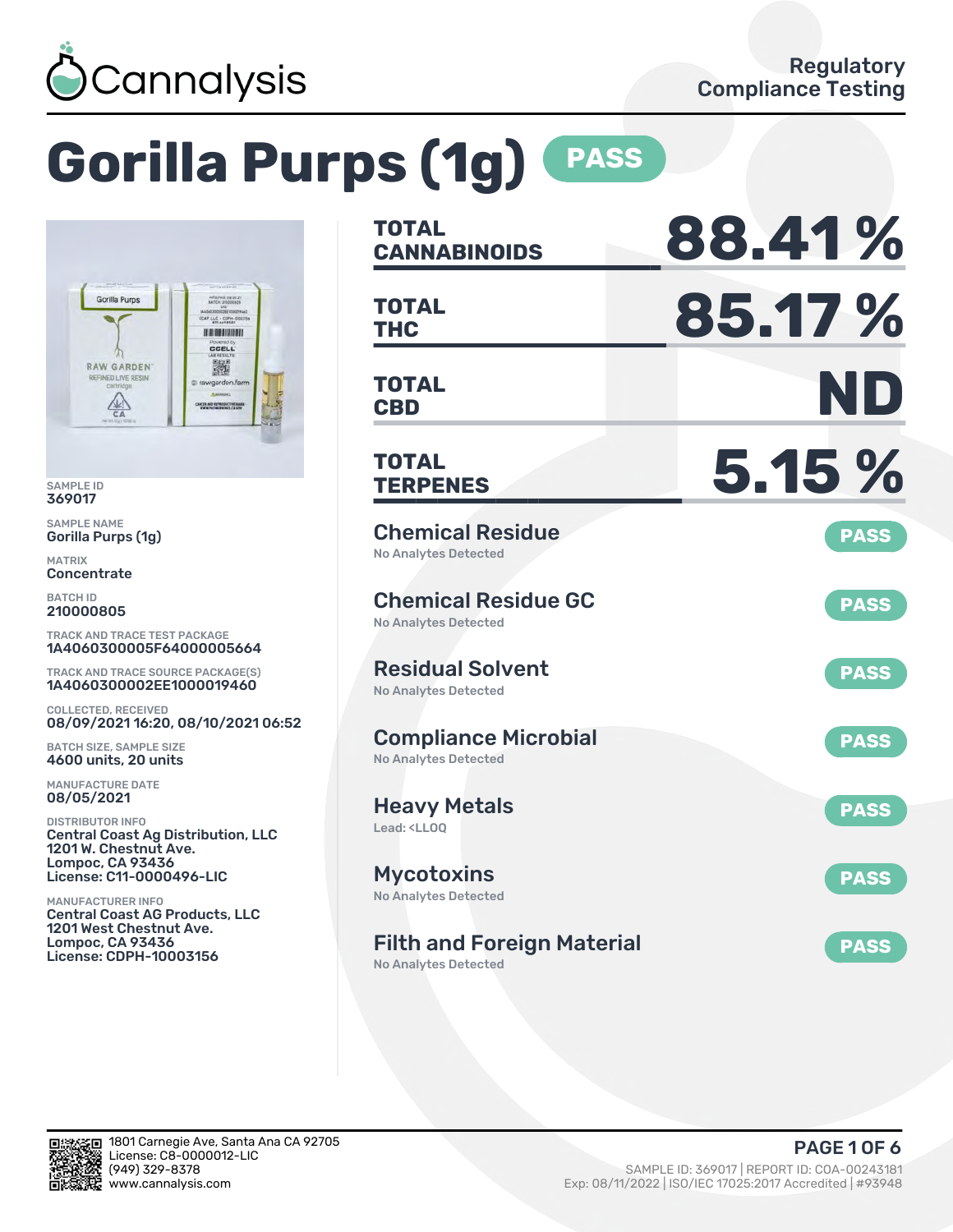

# CANNABINOID ANALYSIS

Total THC,CBD value(s) have been decarboxylated.

| TOTAL THC:          | 851.7 mg/g (85.17 %), 851.7 mg per package |
|---------------------|--------------------------------------------|
| TOTAL CBD:          | ND.                                        |
| TOTAL CANNABINOIDS: | 884.1 mg/g (88.41%)                        |

UNIT OF MEASUREMENT: Milligrams per Gram(mg/g)

| <b>ANALYTE</b>         | <b>RESULT</b>         | LOD    | <b>LLOO</b> | <b>ANALYTE</b>   | <b>RESULT</b>        | LOD    | <b>LLOO</b> |
|------------------------|-----------------------|--------|-------------|------------------|----------------------|--------|-------------|
| THCa                   | ND                    | 0.2000 | 0.4000      | CBD <sub>v</sub> | ND.                  | 0.2000 | 0.4000      |
| D9THC                  | 851.7 mg/g (85.17 %)  | 0.2000 | 0.4000      | CBGa             | <b>ND</b>            | 0.2000 | 0.4000      |
| D8THC                  | <b>ND</b>             | 0.2000 | 0.4000      | <b>CBG</b>       | 24.03 mg/g (2.403 %) | 0.2000 | 0.4000      |
| <b>THC<sub>v</sub></b> | 8.335 mg/g (0.8335 %) | 0.2000 | 0.4000      | <b>CBN</b>       | ND.                  | 0.2000 | 0.4000      |
| CBDa                   | <b>ND</b>             | 0.2000 | 0.4000      | CBC              | <b>ND</b>            | 0.2000 | 0.4000      |
| CBD                    | <b>ND</b>             | 0.2000 | 0.4000      |                  |                      |        |             |

#### ADDITIONAL INFORMATION

| Method:              | SOP-TECH-001 | Sample Prepped: 08/10/2021 15:29  | Sample Approved: 08/11/2021 12:43  |  |
|----------------------|--------------|-----------------------------------|------------------------------------|--|
| Instrument: UPLC-DAD |              | Sample Analyzed: 08/10/2021 16:38 | Prep-Analytical Batch: 31738-25860 |  |



## TERPENE ANALYSIS

TOTAL TERPENES: 51.52 mg/g (5.152 %)

| UNIT OF MEASUREMENT:    | Milligrams per Gram(mg/g) |            |                  |                     |                                                    |        |       |
|-------------------------|---------------------------|------------|------------------|---------------------|----------------------------------------------------|--------|-------|
| <b>ANALYTE</b>          | <b>RESULT</b>             | <b>LOD</b> | LL <sub>OO</sub> | <b>ANALYTE</b>      | <b>RESULT</b>                                      | LOD    | LLOQ  |
| 3-Carene                | <b>ND</b>                 | 1.000      | 2.500            | Alpha bisabolol     | <ll0q< td=""><td>0.1000</td><td>0.50(</td></ll0q<> | 0.1000 | 0.50( |
| Alpha cedrene           | <b>ND</b>                 | 1.000      | 2.500            | Alpha humulene      | <lloq< td=""><td>0.5000</td><td>1.000</td></lloq<> | 0.5000 | 1.000 |
| Alpha pinene            | 5.955 mg/g (0.5955 %)     | 0.1000     | 1.000            | Alpha terpinene     | <b>ND</b>                                          | 0.5000 | 1.000 |
| Alpha terpineol         | $0.9530$ mg/g $(0.0953%)$ | 0.3260     | 0.6520           | Beta caryophyllene  | 3.752 mg/g $(0.3752 \%)$                           | 0.5000 | 1.000 |
| Beta myrcene            | 10.78 mg/g (1.078 %)      | 0.5000     | 1.000            | Beta pinene         | 4.469 mg/g (0.4469 %)                              | 0.6070 | 1.214 |
| <b>Borneol</b>          | <b>ND</b>                 | 1.000      | 2.500            | Camphene            | <lloq< td=""><td>0.5000</td><td>1.000</td></lloq<> | 0.5000 | 1.000 |
| Camphor                 | ND.                       | 0.1000     | 0.5000           | Caryophyllene oxide | <b>ND</b>                                          | 0.5000 | 2.500 |
| Cedrol                  | <b>ND</b>                 | 0.5000     | 1.000            | Cis geraniol        | <b>ND</b>                                          | 1.000  | 2.500 |
| Cis nerolidol           | <b>ND</b>                 | 2.500      | 5.000            | Eucalyptol          | <b>ND</b>                                          | 0.1000 | 0.50( |
| Fenchol                 | 1.616 mg/g $(0.1616%)$    | 0.5000     | 1.000            | Fenchone            | <lloq< td=""><td>0.1000</td><td>0.50(</td></lloq<> | 0.1000 | 0.50( |
| Gamma terpinene         | <b>ND</b>                 | 0.1000     | 0.5000           | Gamma terpineol     | <b>ND</b>                                          | 0.2090 | 0.523 |
| Geranyl acetate         | ND.                       | 0.1000     | 0.5000           | Guaiol              | <b>ND</b>                                          | 2.500  | 5.00  |
| Isoborneol              | <b>ND</b>                 | 0.5000     | 1.000            | Isopulegol          | <b>ND</b>                                          | 2.500  | 5.00  |
| Limonene                | 21.03 mg/g (2.103 %)      | 0.5000     | 2.500            | Linalool            | 1.671 mg/g $(0.1671\%)$                            | 0.5000 | 1.00C |
| Menthol                 | <b>ND</b>                 | 1.000      | 2.500            | Ocimene 1           | <b>ND</b>                                          | 0.1550 | 0.310 |
| Ocimene 2               | $<$ LLOO                  | 0.3450     | 1.725            | P-cymene            | <b>ND</b>                                          | 0.5230 | 1.045 |
| P-mentha-1.5-diene ND   |                           | 0.5000     | 1.000            | Pulegone            | <b>ND</b>                                          | 0.1000 | 0.50( |
| Sabinene                | <b>ND</b>                 | 0.5000     | 1.000            | Terpinolene         | 1.295 mg/g $(0.1295\%)$                            | 0.1000 | 0.500 |
| Trans beta farnesene ND |                           | 2.500      | 5.000            | Trans geraniol      | <b>ND</b>                                          | 0.5000 | 2.500 |
| Trans nerolidol         | <b>ND</b>                 | 0.5000     | 2.500            | Valencene           | <b>ND</b>                                          | 0.5000 | 1.00C |

| <b>ANALYTE</b>          | <b>RESULT</b>                                                                                                      | <b>LOD</b> | <b>LLOQ</b> | <b>ANALYTE</b>         | <b>RESULT</b>                                       | <b>LOD</b> | <b>LLOQ</b> |
|-------------------------|--------------------------------------------------------------------------------------------------------------------|------------|-------------|------------------------|-----------------------------------------------------|------------|-------------|
| 3-Carene                | <b>ND</b>                                                                                                          | 1.000      | 2.500       | Alpha bisabolol        | <lloq< td=""><td>0.1000</td><td>0.5000</td></lloq<> | 0.1000     | 0.5000      |
| Alpha cedrene           | <b>ND</b>                                                                                                          | 1.000      | 2.500       | Alpha humulene         | <lloq< td=""><td>0.5000</td><td>1.000</td></lloq<>  | 0.5000     | 1.000       |
| Alpha pinene            | 5.955 mg/g (0.5955 %)                                                                                              | 0.1000     | 1.000       | Alpha terpinene        | <b>ND</b>                                           | 0.5000     | 1.000       |
| Alpha terpineol         | 0.9530 mg/g (0.0953 %)                                                                                             | 0.3260     | 0.6520      | Beta caryophyllene     | 3.752 mg/g $(0.3752 \%)$                            | 0.5000     | 1.000       |
| Beta myrcene            | 10.78 mg/g (1.078 %)                                                                                               | 0.5000     | 1.000       | Beta pinene            | 4.469 mg/g (0.4469 %)                               | 0.6070     | 1.214       |
| Borneol                 | <b>ND</b>                                                                                                          | 1.000      | 2.500       | Camphene               | <ll0q< td=""><td>0.5000</td><td>1.000</td></ll0q<>  | 0.5000     | 1.000       |
| Camphor                 | <b>ND</b>                                                                                                          | 0.1000     | 0.5000      | Caryophyllene oxide ND |                                                     | 0.5000     | 2.500       |
| Cedrol                  | <b>ND</b>                                                                                                          | 0.5000     | 1.000       | Cis geraniol           | <b>ND</b>                                           | 1.000      | 2.500       |
| Cis nerolidol           | <b>ND</b>                                                                                                          | 2.500      | 5.000       | Eucalyptol             | <b>ND</b>                                           | 0.1000     | 0.5000      |
| Fenchol                 | 1.616 mg/g (0.1616 %)                                                                                              | 0.5000     | 1.000       | Fenchone               | <ll0q< td=""><td>0.1000</td><td>0.5000</td></ll0q<> | 0.1000     | 0.5000      |
| Gamma terpinene         | <b>ND</b>                                                                                                          | 0.1000     | 0.5000      | Gamma terpineol        | <b>ND</b>                                           | 0.2090     | 0.5230      |
| Geranyl acetate         | ND                                                                                                                 | 0.1000     | 0.5000      | Guaiol                 | <b>ND</b>                                           | 2.500      | 5.000       |
| Isoborneol              | <b>ND</b>                                                                                                          | 0.5000     | 1.000       | Isopulegol             | <b>ND</b>                                           | 2.500      | 5.000       |
| Limonene                | 21.03 mg/g (2.103 %)                                                                                               | 0.5000     | 2.500       | Linalool               | 1.671 mg/g (0.1671 %)                               | 0.5000     | 1.000       |
| Menthol                 | <b>ND</b>                                                                                                          | 1.000      | 2.500       | Ocimene 1              | <b>ND</b>                                           | 0.1550     | 0.3100      |
| Ocimene 2               | <ll0q< td=""><td>0.3450</td><td>1.725</td><td>P-cymene</td><td><b>ND</b></td><td>0.5230</td><td>1.045</td></ll0q<> | 0.3450     | 1.725       | P-cymene               | <b>ND</b>                                           | 0.5230     | 1.045       |
| P-mentha-1,5-diene ND   |                                                                                                                    | 0.5000     | 1.000       | Pulegone               | <b>ND</b>                                           | 0.1000     | 0.5000      |
| Sabinene                | <b>ND</b>                                                                                                          | 0.5000     | 1.000       | Terpinolene            | 1.295 mg/g $(0.1295\%)$                             | 0.1000     | 0.5000      |
| Trans beta farnesene ND |                                                                                                                    | 2.500      | 5.000       | Trans geraniol         | <b>ND</b>                                           | 0.5000     | 2.500       |
| Trans nerolidol         | <b>ND</b>                                                                                                          | 0.5000     | 2.500       | Valencene              | <b>ND</b>                                           | 0.5000     | 1.000       |



PAGE 2 OF 6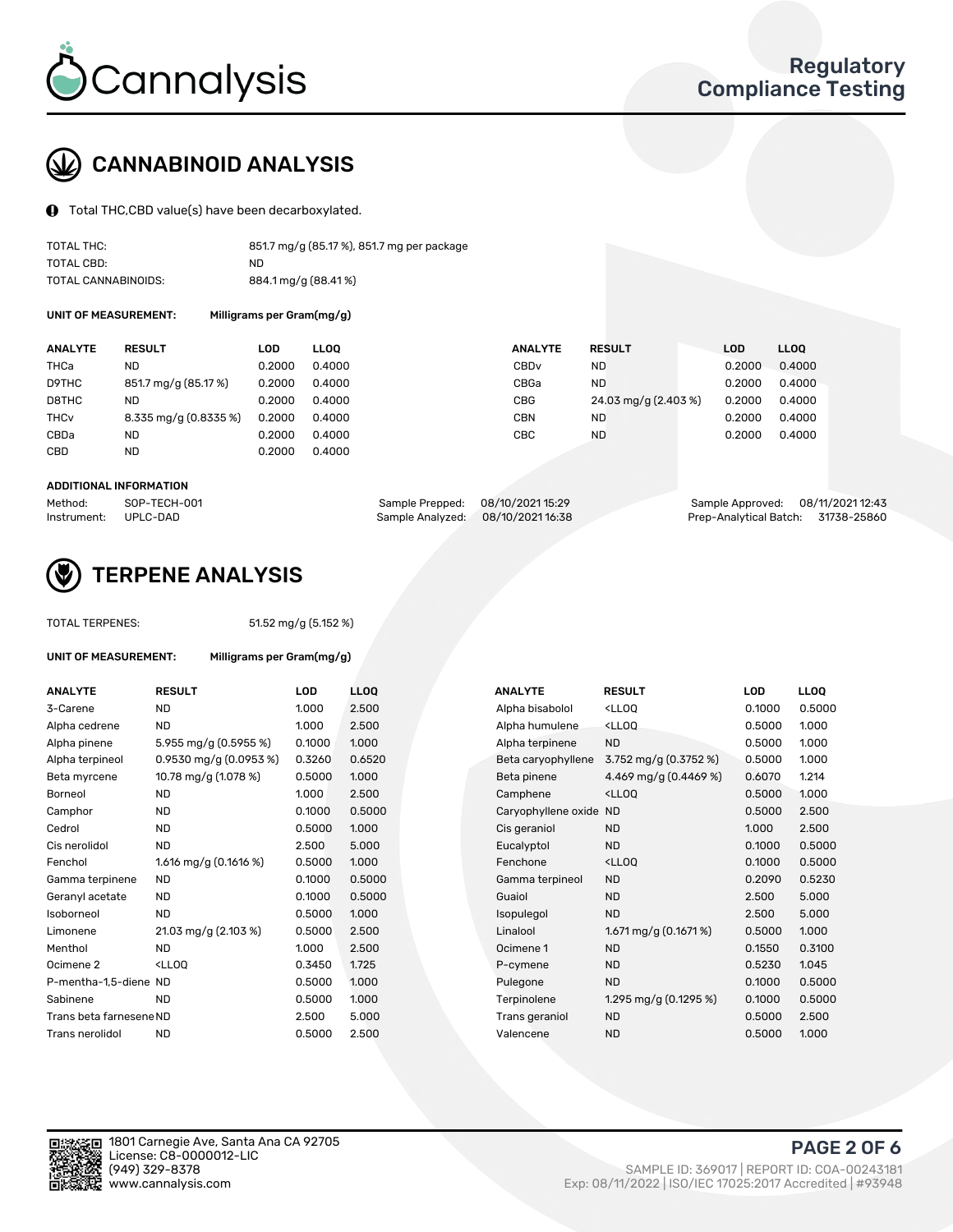

### Regulatory Compliance Testing

#### ADDITIONAL INFORMATION

| Method:     | SOP-TECH-02 |
|-------------|-------------|
| Instrument: | GC-MS-FID   |

Method: SOP-TECH-027 Sample Prepped: 08/10/2021 14:24 Sample Approved: 08/11/2021 13:58 Prep-Analytical Batch: 31749-25850



CHEMICAL RESIDUE ANALYSIS PASS

UNIT OF MEASUREMENT: Micrograms per Gram(ug/g)

| <b>ANALYTE</b>    | <b>RESULT</b> | LOD    | <b>LLOQ</b> | <b>ACTION LEVEL</b> |      | <b>ANALYTE</b>      | <b>RESULT</b> | LOD    | <b>LLOQ</b> | <b>ACTION LEVEL</b> |      |
|-------------------|---------------|--------|-------------|---------------------|------|---------------------|---------------|--------|-------------|---------------------|------|
| Abamectin         | <b>ND</b>     | 0.0200 | 0.0400      | 0.1000              | Pass | Acephate            | <b>ND</b>     | 0.0200 | 0.0400      | 0.1000              | Pass |
| Acequinocyl       | <b>ND</b>     | 0.0200 | 0.0400      | 0.1000              | Pass | Acetamiprid         | <b>ND</b>     | 0.0200 | 0.0400      | 0.1000              | Pass |
| Aldicarb          | <b>ND</b>     | 0.0200 | 0.0400      | 0.0                 | Pass | Azoxystrobin        | <b>ND</b>     | 0.0200 | 0.0400      | 0.1000              | Pass |
| Bifenazate        | <b>ND</b>     | 0.0200 | 0.0400      | 0.1000              | Pass | <b>Bifenthrin</b>   | <b>ND</b>     | 0.0200 | 0.0400      | 3.000               | Pass |
| <b>Boscalid</b>   | <b>ND</b>     | 0.0200 | 0.0400      | 0.1000              | Pass | Carbarvl            | <b>ND</b>     | 0.0200 | 0.0400      | 0.5000              | Pass |
| Carbofuran        | <b>ND</b>     | 0.0200 | 0.0400      | 0.0                 | Pass | Chlorantraniliprole | <b>ND</b>     | 0.0200 | 0.0400      | 10.00               | Pass |
| Clofentezine      | <b>ND</b>     | 0.0200 | 0.0400      | 0.1000              | Pass | Coumaphos           | <b>ND</b>     | 0.0200 | 0.0400      | 0.0                 | Pass |
| Cyfluthrin        | <b>ND</b>     | 0.4000 | 1.000       | 2.000               | Pass | Cypermethrin        | <b>ND</b>     | 0.4000 | 1.000       | 1.000               | Pass |
| Daminozide        | <b>ND</b>     | 0.0200 | 0.0400      | 0.0                 | Pass | Diazinon            | <b>ND</b>     | 0.0200 | 0.0400      | 0.1000              | Pass |
| <b>Dichlorvos</b> | <b>ND</b>     | 0.0200 | 0.0400      | 0.0                 | Pass | Dimethoate          | <b>ND</b>     | 0.0200 | 0.0400      | 0.0                 | Pass |
| Dimethomorph      | <b>ND</b>     | 0.0200 | 0.0400      | 2.000               | Pass | <b>Ethoprophos</b>  | <b>ND</b>     | 0.0200 | 0.0400      | 0.0                 | Pass |
| Etofenprox        | <b>ND</b>     | 0.0200 | 0.0400      | 0.0                 | Pass | Etoxazole           | <b>ND</b>     | 0.0200 | 0.0400      | 0.1000              | Pass |
| Fenhexamid        | <b>ND</b>     | 0.0200 | 0.0400      | 0.1000              | Pass | Fenoxycarb          | <b>ND</b>     | 0.0200 | 0.0400      | 0.0                 | Pass |
| Fenpyroximate     | <b>ND</b>     | 0.0200 | 0.0400      | 0.1000              | Pass | Fipronil            | <b>ND</b>     | 0.0400 | 0.1000      | 0.0                 | Pass |
| Flonicamid        | <b>ND</b>     | 0.0200 | 0.0400      | 0.1000              | Pass | Fludioxonil         | <b>ND</b>     | 0.0200 | 0.0400      | 0.1000              | Pass |
| Hexythiazox       | <b>ND</b>     | 0.0200 | 0.0400      | 0.1000              | Pass | Imazalil            | <b>ND</b>     | 0.0200 | 0.0400      | 0.0                 | Pass |
| Imidacloprid      | <b>ND</b>     | 0.0200 | 0.0400      | 5.000               | Pass | Kresoxim methyl     | <b>ND</b>     | 0.0200 | 0.0400      | 0.1000              | Pass |
| Malathion         | <b>ND</b>     | 0.0200 | 0.0400      | 0.5000              | Pass | Metalaxyl           | <b>ND</b>     | 0.0200 | 0.0400      | 2.000               | Pass |
| Methiocarb        | <b>ND</b>     | 0.0200 | 0.0400      | 0.0                 | Pass | Methomyl            | <b>ND</b>     | 0.0200 | 0.0400      | 1.000               | Pass |
| Mevinphos         | <b>ND</b>     | 0.0200 | 0.0400      | 0.0                 | Pass | Myclobutanil        | <b>ND</b>     | 0.0200 | 0.0400      | 0.1000              | Pass |
| Naled             | <b>ND</b>     | 0.0200 | 0.0400      | 0.1000              | Pass | Oxamyl              | <b>ND</b>     | 0.0200 | 0.0400      | 0.5000              | Pass |
| Paclobutrazol     | <b>ND</b>     | 0.0200 | 0.0400      | 0.0                 | Pass | Permethrins         | <b>ND</b>     | 0.0400 | 0.1000      | 0.5000              | Pass |
| Phosmet           | <b>ND</b>     | 0.0200 | 0.0400      | 0.1000              | Pass | Piperonyl butoxide  | <b>ND</b>     | 0.0200 | 0.0400      | 3.000               | Pass |
| Prallethrin       | <b>ND</b>     | 0.0200 | 0.0400      | 0.1000              | Pass | Propiconazole       | <b>ND</b>     | 0.0200 | 0.0400      | 0.1000              | Pass |
| Propoxur          | <b>ND</b>     | 0.0200 | 0.0400      | 0.0                 | Pass | Pyrethrins          | <b>ND</b>     | 0.0200 | 0.0400      | 0.5000              | Pass |
| Pyridaben         | <b>ND</b>     | 0.0200 | 0.0400      | 0.1000              | Pass | Spinetoram          | <b>ND</b>     | 0.0200 | 0.0400      | 0.1000              | Pass |
| Spinosad          | <b>ND</b>     | 0.0300 | 0.0700      | 0.1000              | Pass | Spiromesifen        | <b>ND</b>     | 0.0200 | 0.0400      | 0.1000              | Pass |
| Spirotetramat     | <b>ND</b>     | 0.0200 | 0.0400      | 0.1000              | Pass | Spiroxamine         | <b>ND</b>     | 0.0200 | 0.0400      | 0.0                 | Pass |
| Tebuconazole      | <b>ND</b>     | 0.0200 | 0.0400      | 0.1000              | Pass | Thiacloprid         | <b>ND</b>     | 0.0200 | 0.0400      | 0.0                 | Pass |
| Thiamethoxam      | <b>ND</b>     | 0.0200 | 0.0400      | 5.000               | Pass | Trifloxystrobin     | <b>ND</b>     | 0.0200 | 0.0400      | 0.1000              | Pass |

#### ADDITIONAL INFORMATION

Method: SOP-TECH-002 Sample Prepped: 08/10/2021 13:19 Sample Approved: 08/11/2021 16:20<br>Instrument: LC-MS/MS Sample Analyzed: 08/10/2021 14:06 Prep-Analytical Batch: 31743-25847 Prep-Analytical Batch: 31743-25847

PAGE 3 OF 6

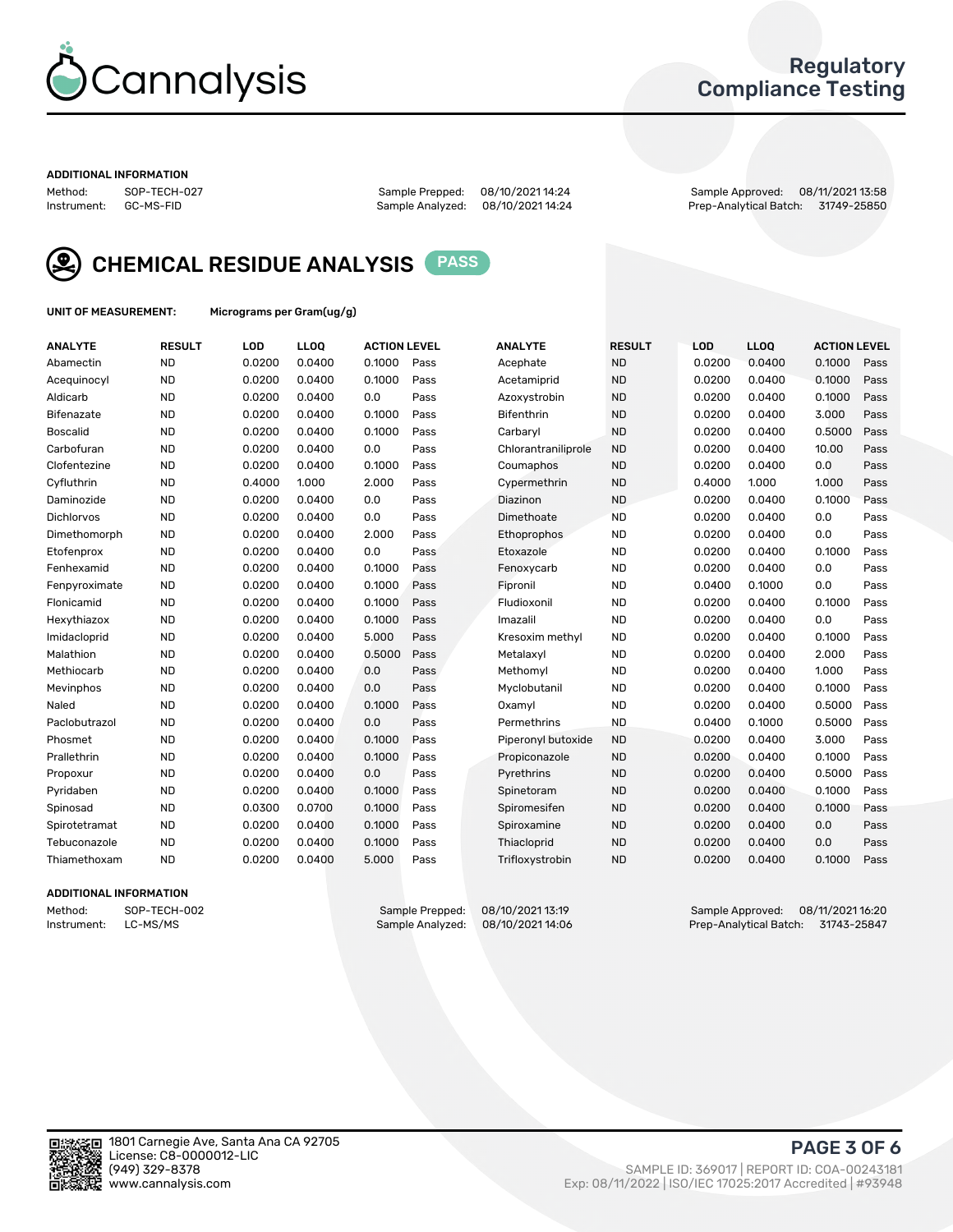

## CHEMICAL RESIDUE GC ANALYSIS PASS

rograms per Gram(ug/g)

| <b>ANALYTE</b>                | <b>RESULT</b>                | LOD    | <b>LLOO</b> | <b>ACTION LEVEL</b>                        |                 | <b>ANALYTE</b>   | <b>RESULT</b> | LOD    | <b>LLOO</b>                          | <b>ACTION LEVEL</b> |      |  |
|-------------------------------|------------------------------|--------|-------------|--------------------------------------------|-----------------|------------------|---------------|--------|--------------------------------------|---------------------|------|--|
| Captan                        | <b>ND</b>                    | 0.1000 | 0.2000      | 0.7000                                     | Pass            | Chlordane        | <b>ND</b>     | 0.0109 | 0.0136                               | 0.0                 | Pass |  |
| Methyl parathion              | <b>ND</b>                    | 0.0400 | 0.1000      | 0.0                                        | Pass            | <b>PCNB</b>      | <b>ND</b>     | 0.0200 | 0.0400                               | 0.1000              | Pass |  |
| Chlorfenapyr                  | <b>ND</b>                    | 0.0800 | 0.1000      | 0.0                                        | Pass            | Chlorpyrifos     | <b>ND</b>     | 0.0800 | 0.1000                               | 0.0                 | Pass |  |
|                               |                              |        |             |                                            |                 |                  |               |        |                                      |                     |      |  |
| <b>ADDITIONAL INFORMATION</b> |                              |        |             |                                            |                 |                  |               |        |                                      |                     |      |  |
| Method:                       | SOP-TECH-010                 |        |             |                                            | Sample Prepped: | 08/10/2021 13:19 |               |        | 08/11/2021 10:28<br>Sample Approved: |                     |      |  |
| Instrument:                   | GC-MS/MS<br>Sample Analyzed: |        |             | 08/10/2021 14:06<br>Prep-Analytical Batch: |                 |                  | 31744-25848   |        |                                      |                     |      |  |
|                               |                              |        |             |                                            |                 |                  |               |        |                                      |                     |      |  |

## RESIDUAL SOLVENT ANALYSIS PASS

UNIT OF MEASUREMENT: Micrograms per Gram(ug/g)

| <b>ANALYTE</b>       | <b>RESULT</b> | LOD    | <b>LLOO</b> | <b>ACTION LEVEL</b> |      | <b>ANALYTE</b>           | <b>RESULT</b> | LOD    | LLOO  | <b>ACTION LEVEL</b> |      |
|----------------------|---------------|--------|-------------|---------------------|------|--------------------------|---------------|--------|-------|---------------------|------|
| Acetone              | <b>ND</b>     | 50.00  | 100.0       | 5000                | Pass | Acetonitrile             | <b>ND</b>     | 50.00  | 100.0 | 410.0               | Pass |
| Benzene              | <b>ND</b>     | 0.5000 | 1.000       | 1.000               | Pass | <b>Butane</b>            | <b>ND</b>     | 50.00  | 100.0 | 5000                | Pass |
| Chloroform           | <b>ND</b>     | 0.5000 | 1.000       | 1.000               | Pass | Ethanol                  | <b>ND</b>     | 50.00  | 100.0 | 5000                | Pass |
| <b>Ethyl Acetate</b> | <b>ND</b>     | 50.00  | 100.0       | 5000                | Pass | <b>Ethyl Ether</b>       | <b>ND</b>     | 50.00  | 100.0 | 5000                | Pass |
| Ethylene oxide       | <b>ND</b>     | 0.5000 | 1.000       | 1.000               | Pass | Heptane                  | <b>ND</b>     | 50.00  | 100.0 | 5000                | Pass |
| Hexane               | <b>ND</b>     | 50.00  | 100.0       | 290.0               | Pass | <b>Isopropyl Alcohol</b> | <b>ND</b>     | 50.00  | 100.0 | 5000                | Pass |
| Methanol             | <b>ND</b>     | 50.00  | 100.0       | 3000                | Pass | Methylene chloride       | <b>ND</b>     | 0.5000 | 1.000 | 1.000               | Pass |
| Pentane              | <b>ND</b>     | 50.00  | 100.0       | 5000                | Pass | Propane                  | <b>ND</b>     | 50.00  | 200.0 | 5000                | Pass |
| Toluene              | <b>ND</b>     | 50.00  | 100.0       | 890.0               | Pass | Xvlenes                  | <b>ND</b>     | 50.08  | 100.0 | 2170                | Pass |
| Trichloroethylene    | <b>ND</b>     | 0.5000 | 1.000       | 1.000               | Pass | 1.2-Dichloroethane       | <b>ND</b>     | 0.5000 | 1.000 | 1.000               | Pass |

#### ADDITIONAL INFORMATION

Method: SOP-TECH-021 Sample Prepped: 08/10/2021 14:27 Sample Approved: 08/11/2021 17:26<br>Instrument: HS-GC-MS/FID Sample Analyzed: 08/10/2021 14:28 Prep-Analytical Batch: 31750-25851 Prep-Analytical Batch: 31750-25851



UNIT OF MEASUREMENT: Cycle Threshold (Ct)

| <b>ANALYTE</b>                        | <b>RESULT</b>                 | LOD   | <b>LLOO</b> |     | <b>ACTION LEVEL</b> | <b>ANALYTE</b>   | <b>RESULT</b> | <b>LOD</b> | <b>LLOO</b>      |                  | <b>ACTION LEVEL</b> |
|---------------------------------------|-------------------------------|-------|-------------|-----|---------------------|------------------|---------------|------------|------------------|------------------|---------------------|
| A.fumigatus                           | <b>ND</b>                     | 33.00 | 0.0         | 0.0 | Pass                | A. flavus        | <b>ND</b>     | 33.00      | 0.0              | 0.0              | Pass                |
| A. niger                              | <b>ND</b>                     | 33.00 | 0.0         | 0.0 | Pass                | A. terreus       | <b>ND</b>     | 33.00      | 0.0              | 0.0              | Pass                |
| <b>STEC</b>                           | <b>ND</b>                     | 33.00 | 0.0         | 0.0 | Pass                | Salmonella spp   | <b>ND</b>     | 33.00      | 0.0              | 0.0              | Pass                |
|                                       | <b>ADDITIONAL INFORMATION</b> |       |             |     |                     |                  |               |            |                  |                  |                     |
| SOP-TECH-016, SOP-TECH-022<br>Method: |                               |       |             |     | Sample Prepped:     | 08/11/2021 07:25 |               |            | Sample Approved: | 08/11/2021 17:49 |                     |

Instrument: qPCR Sample Analyzed: 08/11/2021 07:27 Prep-Analytical Batch: 31757-25866

PAGE 4 OF 6

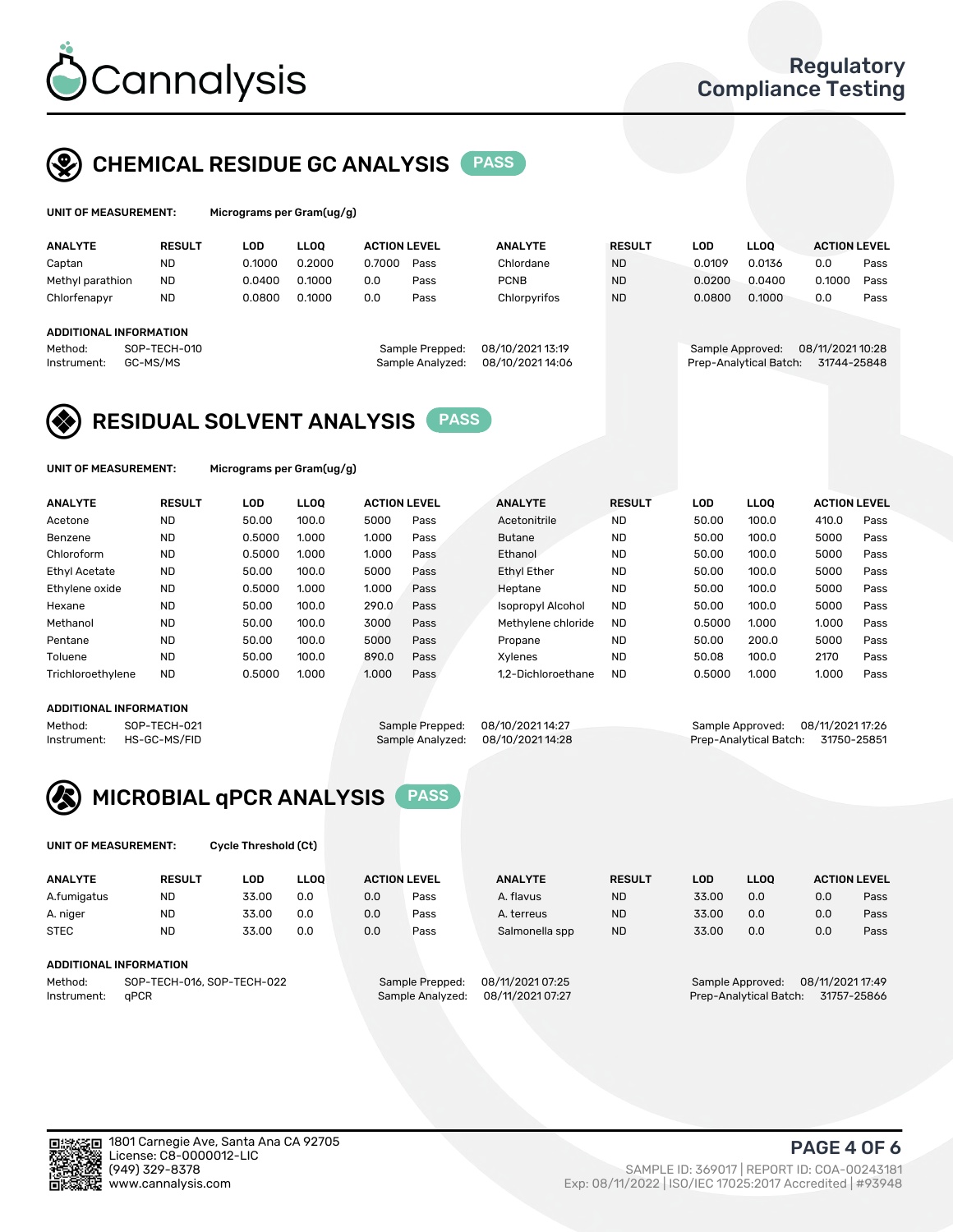



| UNIT OF MEASUREMENT:                                   |                                                                                                                                                                         | Micrograms per Gram(ug/g)  |             |                                     |                  |               |                                      |                        |                     |      |
|--------------------------------------------------------|-------------------------------------------------------------------------------------------------------------------------------------------------------------------------|----------------------------|-------------|-------------------------------------|------------------|---------------|--------------------------------------|------------------------|---------------------|------|
| <b>ANALYTE</b>                                         | <b>RESULT</b>                                                                                                                                                           | <b>LOD</b>                 | <b>LLOO</b> | <b>ACTION LEVEL</b>                 | <b>ANALYTE</b>   | <b>RESULT</b> | <b>LOD</b>                           | <b>LLOO</b>            | <b>ACTION LEVEL</b> |      |
| Arsenic                                                | <b>ND</b>                                                                                                                                                               | 0.0120                     | 0.1000      | 0.2000<br>Pass                      | Cadmium          | <b>ND</b>     | 0.0072                               | 0.0500                 | 0.2000              | Pass |
| Lead                                                   | <lloo< td=""><td>0.0068</td><td>0.0500</td><td>0.5000<br/>Pass</td><td>Mercury</td><td><b>ND</b></td><td>0.0060</td><td>0.0500</td><td>0.1000</td><td>Pass</td></lloo<> | 0.0068                     | 0.0500      | 0.5000<br>Pass                      | Mercury          | <b>ND</b>     | 0.0060                               | 0.0500                 | 0.1000              | Pass |
|                                                        |                                                                                                                                                                         |                            |             |                                     |                  |               |                                      |                        |                     |      |
| <b>ADDITIONAL INFORMATION</b>                          |                                                                                                                                                                         |                            |             |                                     |                  |               |                                      |                        |                     |      |
| SOP-TECH-013<br>Method:                                |                                                                                                                                                                         |                            |             | 08/10/2021 12:54<br>Sample Prepped: |                  |               | 08/10/2021 21:07<br>Sample Approved: |                        |                     |      |
| ICP-MS<br>Instrument:                                  |                                                                                                                                                                         |                            |             | Sample Analyzed:                    | 08/10/2021 13:05 |               |                                      | Prep-Analytical Batch: | 31739-25844         |      |
|                                                        |                                                                                                                                                                         |                            |             |                                     |                  |               |                                      |                        |                     |      |
|                                                        |                                                                                                                                                                         |                            |             |                                     |                  |               |                                      |                        |                     |      |
|                                                        |                                                                                                                                                                         | <b>MYCOTOXINS ANALYSIS</b> |             | <b>PASS</b>                         |                  |               |                                      |                        |                     |      |
|                                                        |                                                                                                                                                                         |                            |             |                                     |                  |               |                                      |                        |                     |      |
|                                                        |                                                                                                                                                                         |                            |             |                                     |                  |               |                                      |                        |                     |      |
| UNIT OF MEASUREMENT:<br>Micrograms per Kilogram(ug/kg) |                                                                                                                                                                         |                            |             |                                     |                  |               |                                      |                        |                     |      |
|                                                        |                                                                                                                                                                         |                            |             |                                     |                  |               |                                      |                        |                     |      |
| <b>ANALYTE</b>                                         | <b>RESULT</b>                                                                                                                                                           | <b>LOD</b>                 | <b>LLOO</b> | <b>ACTION LEVEL</b>                 | <b>ANALYTE</b>   | <b>RESULT</b> | <b>LOD</b>                           | <b>LLOQ</b>            | <b>ACTION LEVEL</b> |      |
| Aflatoxin B1                                           | <b>ND</b>                                                                                                                                                               | 1.000                      | 2.000       | N/A                                 | Aflatoxin B2     | <b>ND</b>     | 2.000                                | 5.000                  |                     | N/A  |
| Aflatoxin G1                                           | ND.                                                                                                                                                                     | 2.000                      | 5.000       | N/A                                 | Aflatoxin G2     | <b>ND</b>     | 2.000                                | 5.000                  |                     | N/A  |
| <b>Total Aflatoxins</b>                                | ND.                                                                                                                                                                     | 10.00                      | 14.00       | 20.00<br>Pass                       | Ochratoxin A     | <b>ND</b>     | 1.000                                | 2.000                  | 20.00               | Pass |

#### ADDITIONAL INFORMATION

Method: SOP-TECH-020 Sample Prepped: 08/10/2021 16:36 Sample Approved: 08/11/2021 13:35 Instrument: LC-MS/MS Sample Analyzed: 08/10/2021 16:37 Prep-Analytical Batch: 31755-25859

# FILTH & FOREIGN MATERIAL ANALYSIS PASS

UNIT OF MEASUREMENT: Filth and Foreign Matter (%, #/3g)

| <b>ANALYTE</b>         | <b>RESULT</b>                     | LOD | LLOO | <b>ACTION LEVEL</b> |                                     | <b>ANALYTE</b>                       | <b>RESULT</b> | LOD | <b>LLOO</b> | <b>ACTION LEVEL</b>                                                     |      |
|------------------------|-----------------------------------|-----|------|---------------------|-------------------------------------|--------------------------------------|---------------|-----|-------------|-------------------------------------------------------------------------|------|
| IF RH ME               | <b>ND</b>                         | 0.0 | 0.0  | 1.000               | Pass                                | <b>IFM</b>                           | <b>ND</b>     | 0.0 | 0.0         | 25.00                                                                   | Pass |
| Mold                   | <b>ND</b>                         | 0.0 | 0.0  | 25.00               | Pass                                | <b>SSCD</b>                          | <b>ND</b>     | 0.0 | 0.0         | 25.00                                                                   | Pass |
| ADDITIONAL INFORMATION |                                   |     |      |                     |                                     |                                      |               |     |             |                                                                         |      |
| Method:<br>Instrument: | SOP-TECH-009<br>Visual Inspection |     |      |                     | Sample Prepped:<br>Sample Analyzed: | 08/10/2021 14:36<br>08/10/2021 14:40 |               |     |             | Sample Approved: 08/10/2021 14:58<br>Prep-Analytical Batch: 31751-25852 |      |